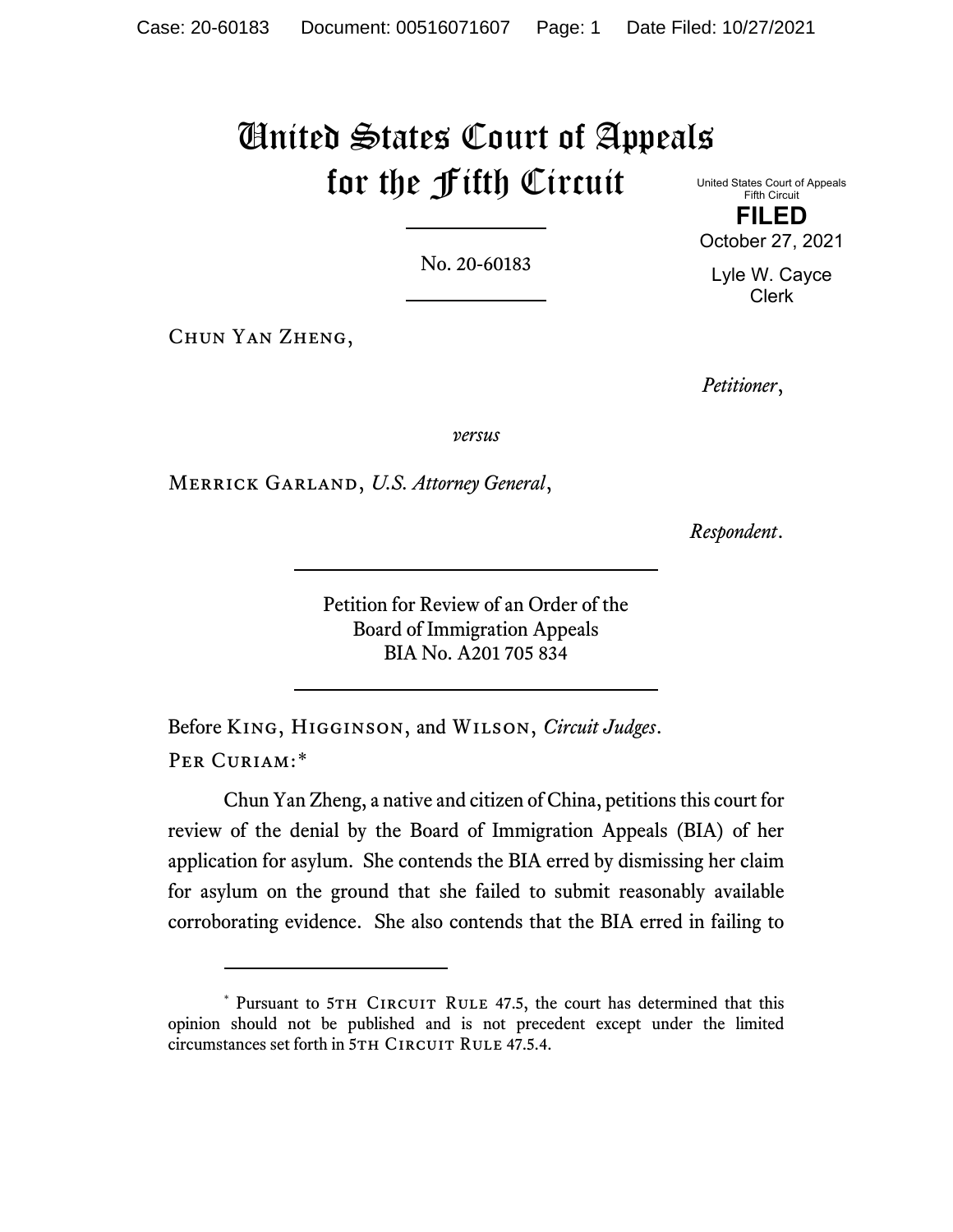remand her case to the immigration judge (IJ) for consideration of her parents' statement. We deny the petition in part and dismiss it in part.

**I.**

Zheng arrived in the United States on February 28, 2019, without admission or inspection. On March 5, 2019, the Department of Homeland Security personally served Zheng with a notice to appear (NTA), charging her with removability pursuant to 8 U.S.C. § 1182(a)(6)(A)(i). Proceeding pro se, Zheng admitted the allegations in the NTA and conceded removability but requested the opportunity to apply for asylum and related protection.

Through counsel, Zheng sought asylum, withholding of removal, and relief under the Convention Against Torture (CAT) based on religious persecution for joining and participating in an underground Christian family church. Zheng supplemented her application with her own written statement, a detention warrant, a release certificate, a ¥5,000 fine receipt, a hospital illness certificate, her public security bureau summons, her divorce certificate, a mailing label from Fujian province, and the 2017 International Religious Freedom Report.

On June 17, 2019, an IJ held a hearing, at which Zheng was the only witness. Zheng testified that she was introduced to Christianity by a friend and co-worker, Xiu Mei Chen. She further testified that on September 9, 2018, she attended a church gathering at Chen's home where she converted to Christianity. Zheng attended three more Christian home gatherings, on September 19, September 30, and October 14, 2018. At the second gathering, Chen gifted Zheng a Bible. During this time, Zheng and her eldest daughter were living with her parents. Zheng's parents were aware that she attended these gatherings and watched her daughter during her church attendance. Zheng's parents lived approximately 20 minutes by foot from Chen's home.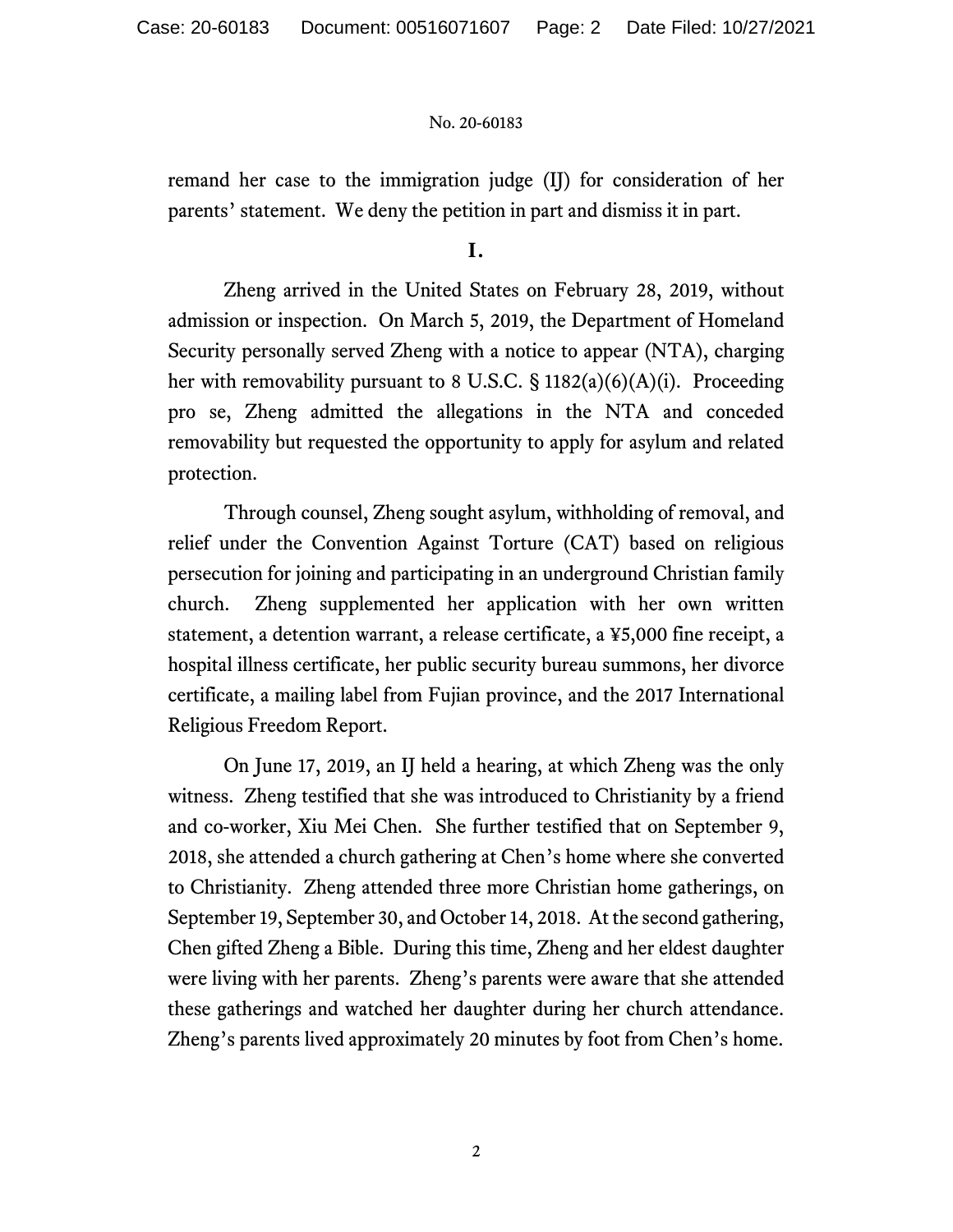According to Zheng's testimony, at the fourth and final church gathering she attended, the police came to Chen's home, arrested the participants, and confiscated the participants' belongings—including Zheng's Bible. The police detained Zheng for one week. During her detention, the police grabbed her by the hair, slapped her, pushed her to the ground, and kicked her twice. As a result, she suffered bruising and swelling. On October 2[1](#page-2-0), 2018, Zheng was released.<sup>1</sup> The police returned Zheng's belongings, except for the Bible, and instructed her to report to the police station once a week. Zheng's father picked her up from the police station.

Complying with the police's instruction, Zheng reported to the police station each week after her release. When Zheng reported to the station on November 18, 2018, she was slapped, kicked, and threatened with arrest if she was ever found to attend underground Christian activities again. Following this incident, Zheng said she hid at a friend's house until she fled China on February 14, 2019. Zheng testified that because she was in hiding, she did not know whether the police ever visited her parents' home following her failure to report.

On cross-examination, Zheng was asked why she did not provide a statement from her parents corroborating her attendance at the church gatherings, her arrest, the police's confiscation of her Bible, or her hiding from November 18, 2018, until her flight from China on February 14, 2019. Zheng initially explained that she did not provide a statement from her parents because they are illiterate. But Zheng later conceded that her parents could have gotten someone else to write a letter on their behalf. Zheng further testified that her parents in fact had someone write a letter on their

<span id="page-2-0"></span><sup>&</sup>lt;sup>1</sup> Zheng testified that she was unaware whether any of the other participants were also released on this day. According to Zheng, she called Chen after she was released, but Chen did not answer her phone.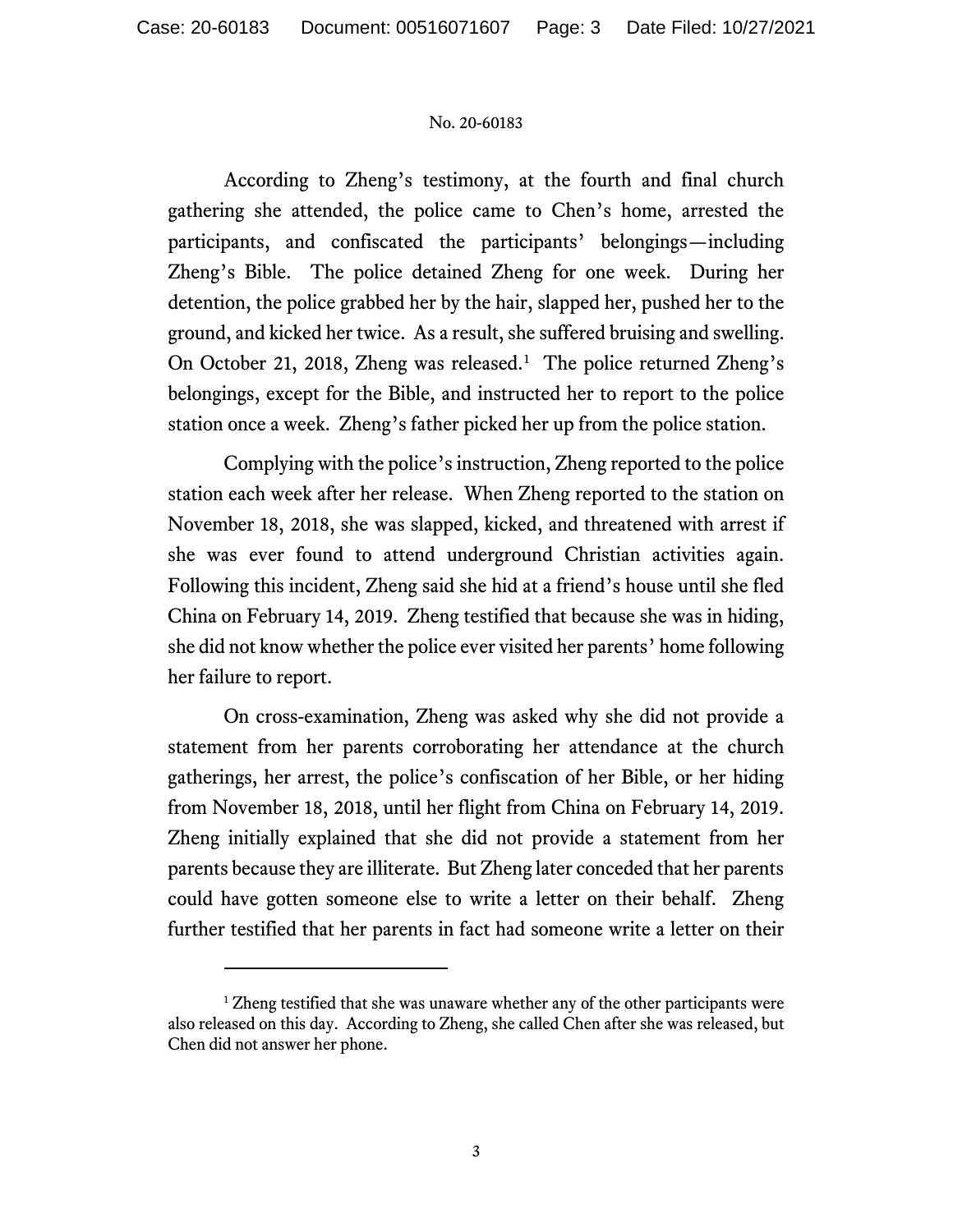behalf, though they were unable to send it in time for her hearing, notwithstanding that they had timely sent Zheng other supporting documentation. Zheng also acknowledged that she did not provide a statement from her friend Chen corroborating her attendance at the gatherings and Chen's gifting of the Bible.

The IJ denied Zheng's claims for asylum, withholding of removal, and CAT relief. The IJ afforded "full evidentiary weight" to Zheng's testimony but found that she failed to meet her burden of proof due to her failure to proffer reasonably available corroborative evidence to support her claims. Namely, Zheng failed to provide evidence to support her assertions that she attended Christian gatherings, that she was arrested while attending such a gathering, about her detention and release from jail, and that she went into hiding for approximately four months before fleeing to the United States. The IJ found that Zheng's parents could have provided such corroboration in the form of a written statement. Moreover, the IJ stated it was "not clear" why Zheng's friend, Chen, could not have provided a written statement corroborating Zheng's testimony. Accordingly, despite finding Zheng's testimony credible, the IJ concluded that she failed to meet her burden of proof to establish eligibility for asylum, withholding of removal, or CAT relief.

Zheng appealed to the BIA, challenging the IJ's conclusion that she did not provide sufficient corroboration for her claims. In support of her appeal, she provided a translated written statement from her parents. Zheng asserted that the BIA should grant relief based upon her credible testimony, the evidence she provided in support of her application, and her newly provided corroborating evidence.

The BIA, however, agreed with the IJ that Zheng failed to provide reasonably available evidence to corroborate her claims. Specifically, the BIA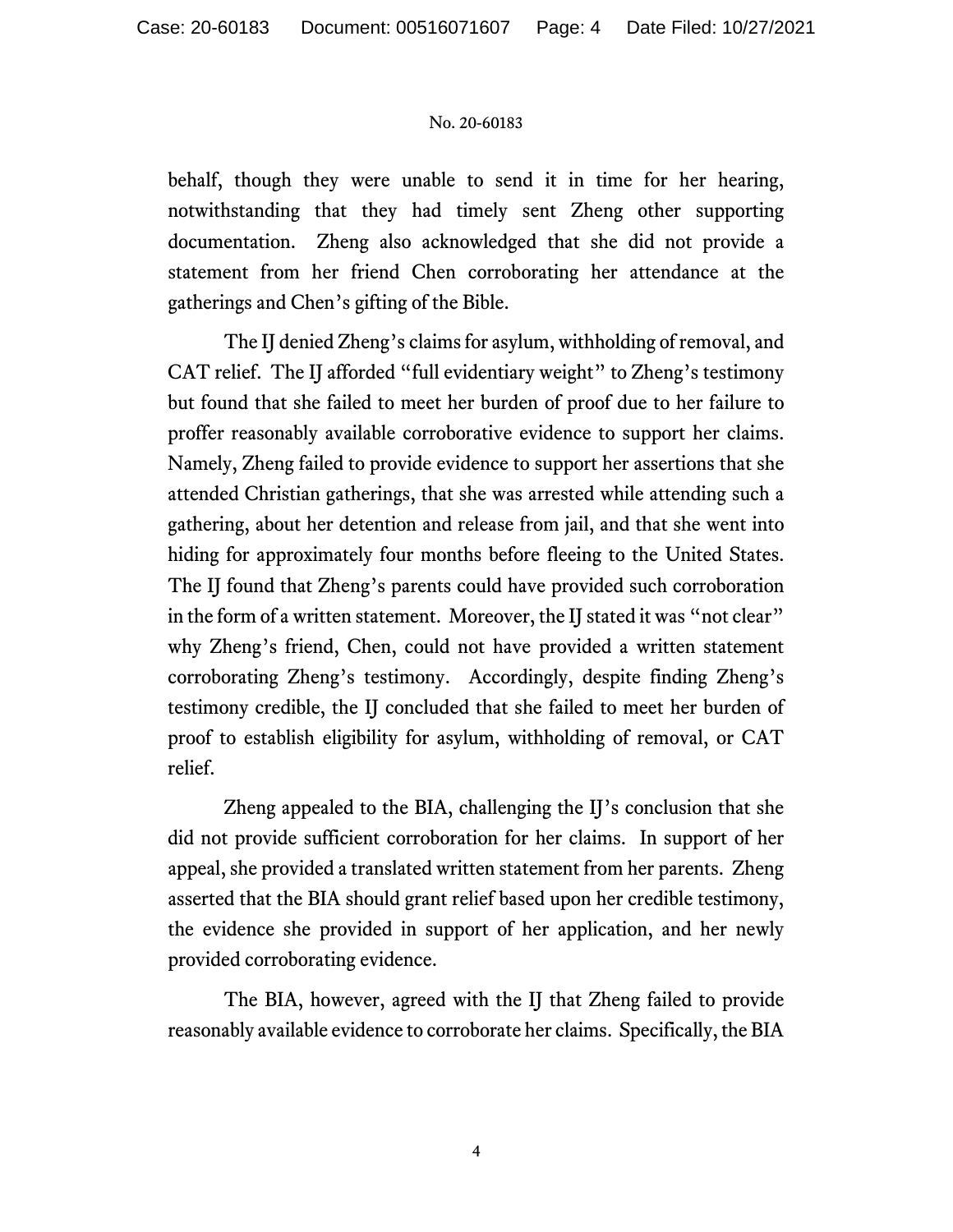concluded that Zheng failed to offer supporting evidence from her parents and Chen as well as "sufficient evidence that Chinese authorities have looked for her since she left China . . . or that they have a current interest in her." While the BIA recognized that Zheng submitted a statement from her parents on appeal, it explained that its review was limited to the record before the IJ. Accordingly, the BIA affirmed the IJ's conclusion that Zheng failed to meet her burden of proof for asylum and, consequently, did not meet her burden of proof for withholding of removal. The BIA also held that Zheng "did not meaningfully address" the denial of her claim under the CAT. Zheng timely filed a petition for review, contending (1) that she submitted sufficient corroborating evidence for her asylum claim and (2) that the BIA erred in failing to remand the case to the IJ to consider her parents' statement.<sup>[2](#page-4-0)</sup>

# **II.**

We review the BIA's conclusions of law de novo and its findings of fact for substantial evidence. *Shaikh v. Holder*, 588 F.3d 861, 863 (5th Cir. 2009). On review, we consider only the BIA's opinion, "unless the IJ's decision has some impact on the BIA's decision." *Orellana-Monson v. Holder*, 685 F.3d 511, 517 (5th Cir. 2012) (citation omitted). Where, as here, the BIA adopts much of the IJ's reasoning, we also review the relevant portions of the IJ's decision. *See, e.g.*, *Zhu v. Gonzales*, 493 F.3d 588, 593 (5th Cir. 2007).

The BIA's determination that an alien is not entitled to asylum is a factual conclusion subject to the substantial evidence standard of review. *Zhang v. Gonzales*, 432 F.3d 339, 344–45 (5th Cir. 2005). "Under this standard, reversal is improper unless we decide 'not only that the evidence

<span id="page-4-0"></span><sup>&</sup>lt;sup>2</sup> Because Zheng does not raise any issue regarding the denial of her withholding of removal or CAT claims, we do not further address them.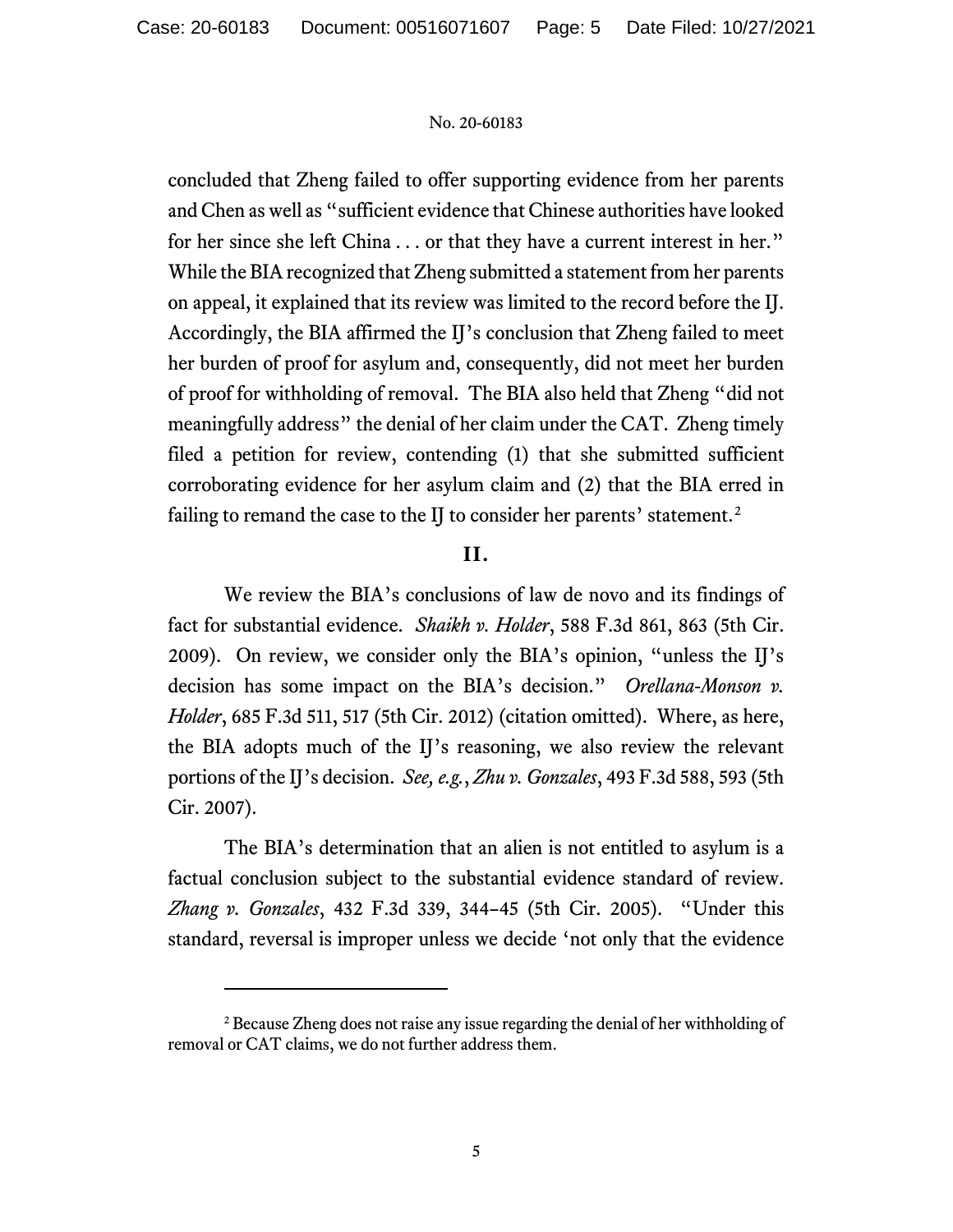supports a contrary conclusion, but [also] that the evidence *compels* it.'" *Id.* at 344 (quoting *Zhao v. Gonzales*, 404 F.3d 295, 306 (5th Cir. 2005)). That is, "[t]he alien must show that the evidence was so compelling that no reasonable factfinder could conclude against it." *Wang v. Holder*, 569 F.3d 531, 537 (5th Cir. 2009); *see* 8 U.S.C. § 1252(b)(4)(B).

# **III.**

Zheng first contends that the BIA erred by dismissing her claim for asylum on the ground that she failed to submit reasonably available corroborating evidence. She asserts that because the IJ found her testimony to be credible, "[a] requirement that she submit additional corroborating evidence given the evidence already available in the record, and the reasonable explanation for its unavailability, is excessive and unjustified." Authority provides otherwise.

The Immigration and Nationality Act, via 8 U.S.C. § 1158(b)(1)(A), provides the Attorney General discretion to grant asylum to refugees. *See Vazquez-Guerra v. Garland*, 7 F.4th 265, 268–69 (5th Cir. 2021). A refugee, as defined by  $\S 1101(a)(42)(A)$ , is an alien who is "unable or unwilling to return to" her home country "because of persecution or a well-founded fear of persecution on account of race, religion, nationality, membership in a particular social group, or political opinion." Pursuant to  $\S 1158(b)(1)(B)(i)$ , the applicant bears the burden of proof for establishing that she is a refugee. And  $\S$  1158(b)(1)(B)(ii) provides instruction on determining whether the applicant has met this burden:

In determining whether the applicant has met the applicant's burden, the trier of fact may weigh the credible testimony along with other evidence of record. *Where the trier of fact determines that the applicant should provide evidence that corroborates otherwise credible testimony, such evidence must be provided* unless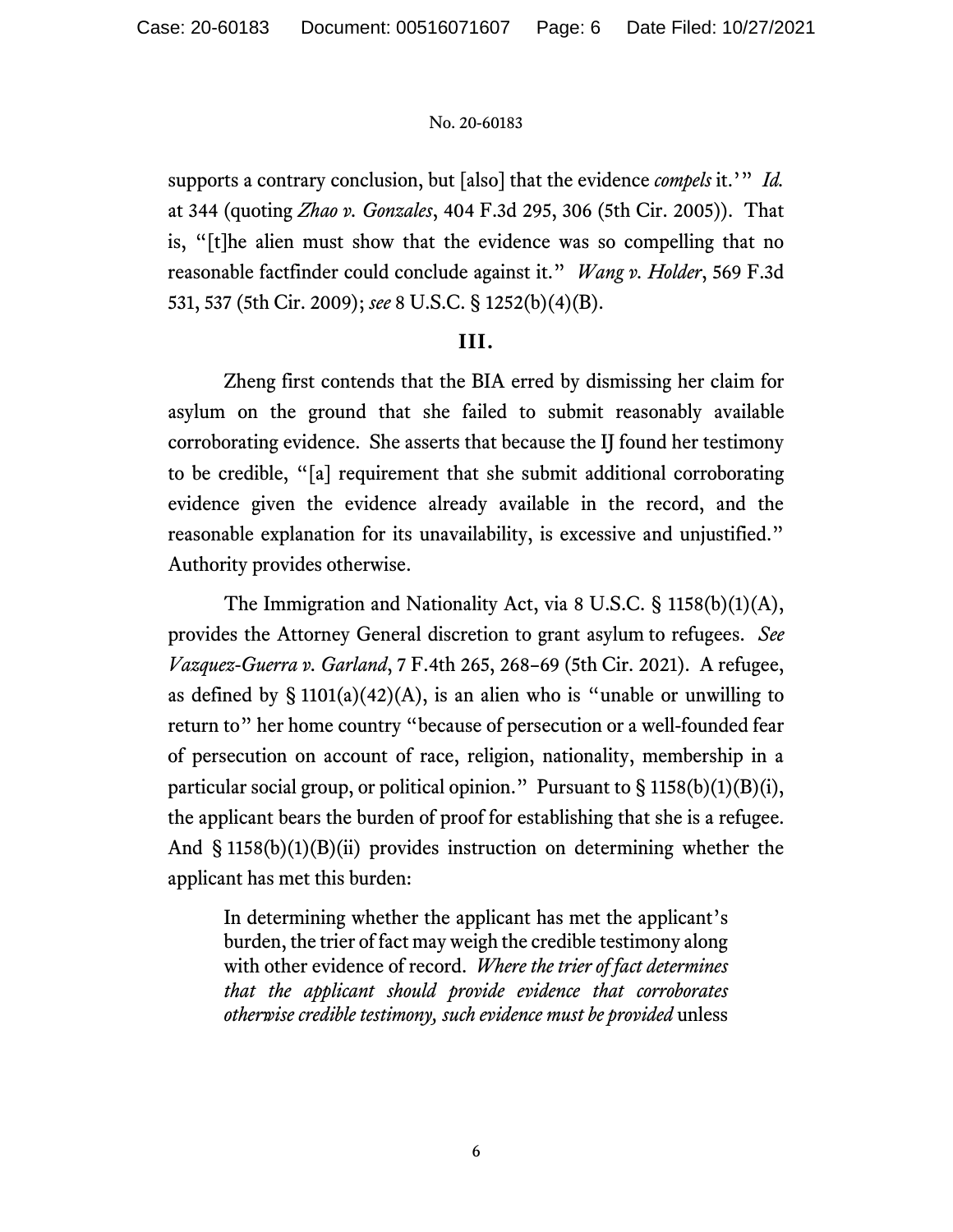the applicant does not have the evidence and cannot reasonably obtain the evidence.

(emphasis added). The plain text of the statute thus indicates that it is up to the trier of fact, here the IJ, to determine when an applicant must provide reasonably available corroborating evidence for otherwise credible testimony.

By the same token, this court has previously stated that "[r]egardless of whether an alien's testimony is otherwise credible, the IJ may require the submission of reasonably available evidence corroborating a claim for relief from removal." *Avelar-Oliva v. Barr*, 954 F.3d 757, 764 (5th Cir. 2020). "Our implicit approval of the 'requirement' that applicants for asylum submit corroborating evidence further implies that we approve of rejecting applicants for the sole reason that they do not meet this requirement." *Rui Yang v. Holder*, 664 F.3d 580, 587 (5th Cir. 2011). This is exactly what happened here.

The IJ required Zheng to provide eyewitness statements from her parents and her friend, Chen, to corroborate key portions of her testimony in support of her asylum claim, including that Zheng attended home church gatherings, that Chen introduced her to Christianity and gifted her a Bible, that Zheng's father picked her up when she was released from detention, and that Zheng hid at a friend's house after she stopped reporting to police. Zheng failed to meet the IJ's requirement for such evidence. Therefore, we find no error in the BIA's affirmance of the IJ's conclusion that Zheng failed to carry her burden of proof as to her asylum claim.

We likewise find that the record does not compel agreement with Zheng's assertion that the corroborating evidence requested by the IJ was unavailable. According to Zheng, she was unable to provide a statement from her parents at the time of her hearing because they are illiterate; but Zheng confirmed that her parents could have had someone transcribe a letter on